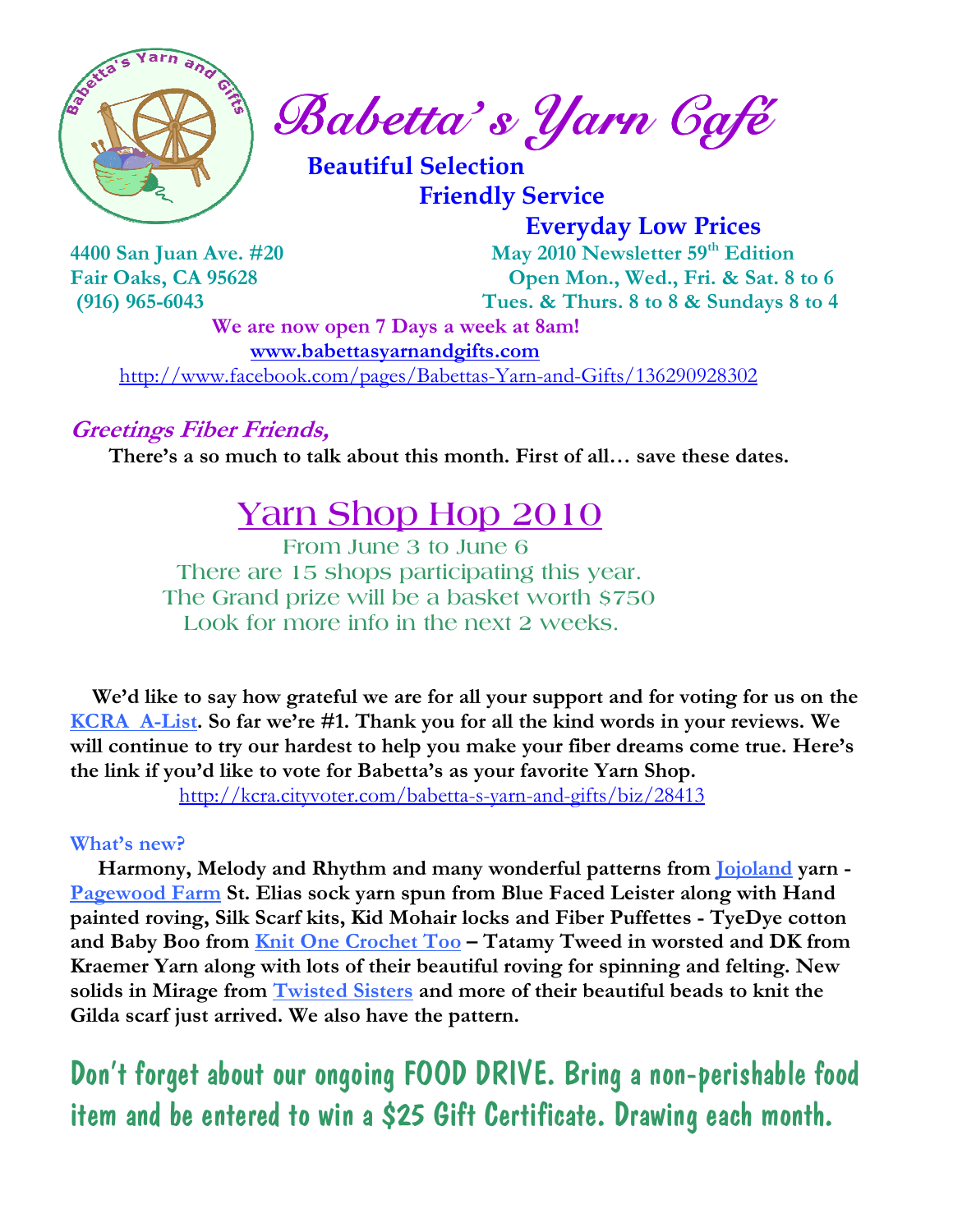Become a fan on our Facebook Fan page. It's a great way to get daily updates about the shop.

http://www.facebook.com/pages/Babettas-Yarn-and-Gifts/136290928302

Mother's Day Weekend Sale!

May 8th & 9th from 8am-6pm Sat. and 8am-4pm Sun.

10% off All 100% Baby Alpaca 15% off all Louisa Harding Kashmir 20% off all Loop-d-Loop Yarns Look for bargains on Select Magazines & Books Look for discounts up to 50% on Select Yarns

Discount sales are final. No other discounts apply.

May drink Special Sport size Amaretto Latte \$2.25

Babetta's is now a place where you can drop off hats for **Knots of love**. Here's a link so you can read about this wonderful organization. In April one of our amazing Lace and Sock knitters dropped off 11 hats. Thank you Kathleen. www.knots-of-love.org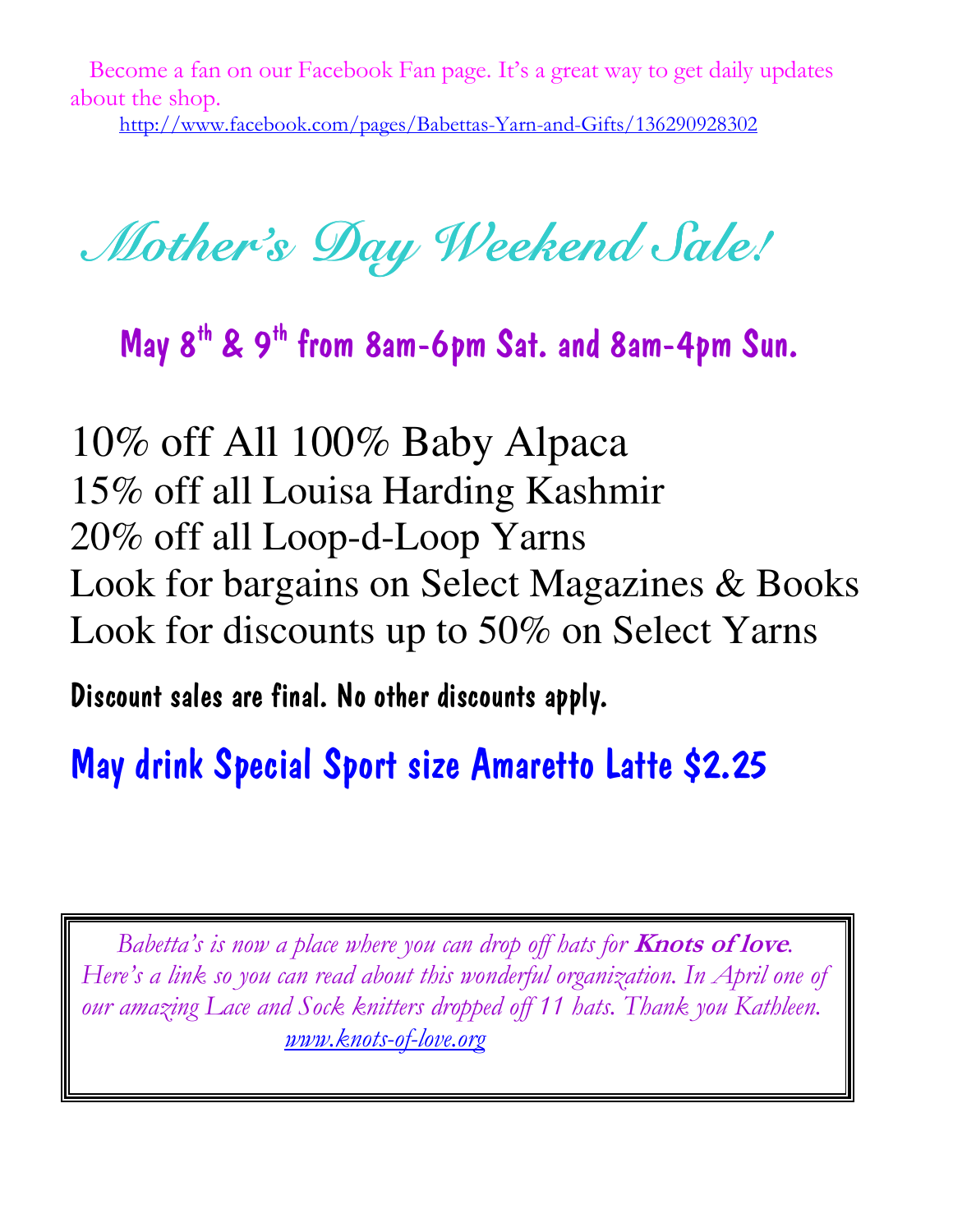## Classes for May 2010 at Babetta's

 In our project classes you can learn to knit anything from scarves to socks to felted purses to lace shawls to hats to sweaters. Pick your project and join in the fun. Our knitters inspire each other to try new things by sharing ideas and showing off their latest creation. Sign up for one of our classes and you will receive a coupon for %10 off your next purchase. If our class times aren't convenient we also offer private lessons in Knitting, Crochet, Spinning and Weaving by appointment.

\*Pre-registration is required as class sizes are limited. Please choose your dates carefully. Because of scheduling conflicts and complications, make-up classes will only be allowed under special circumstances and individual consideration.

Tuesdays May 4, 18 & 25 Knitting Project 6pm – 7:30pm fee \$40

Wednesdays May 5, 19 & 26 Knitting Project 1pm – 2:30pm fee \$40 Knitting Project 3:30pm- 5pm fee \$40

Thursday May 6, 20 & 27 Knitting Project 6pm – 7:30pm fee \$40

Saturdays May 8, 22 & 29 Knitting Project 4pm – 5:30pm fee \$40. Private Lessons Knitting or Crochet \$15 an hour and Group Knitting or Crochet Private lessons \$10 an hour per person. Spinning or weaving \$20 an hour and group rates are \$15 an hour per person.

## Sit and Knit or Crochet Saturdays

 You're invited to come sit in our little living room and share your love of handwork with other Fiber Friends.

#### Would you like to make newborn hats to donate to area Hospital Nurseries? Join the Fair Oaks Madhatters Knitting Group at Babetta's

 The second Thurs. of every month from 10am – 12pm upcoming date May 13. You can drop off hats to donate if you can't make it to our meeting dates.

#### FREEFORM CROCHET PURSE

 With Jennifer Tan learn this cool technique on a specific project. Bring all your hooks and some left over yarns and join the fun. Basic crochet skills are all you need. Sunday May 2 1pm – 4pm cost \$40